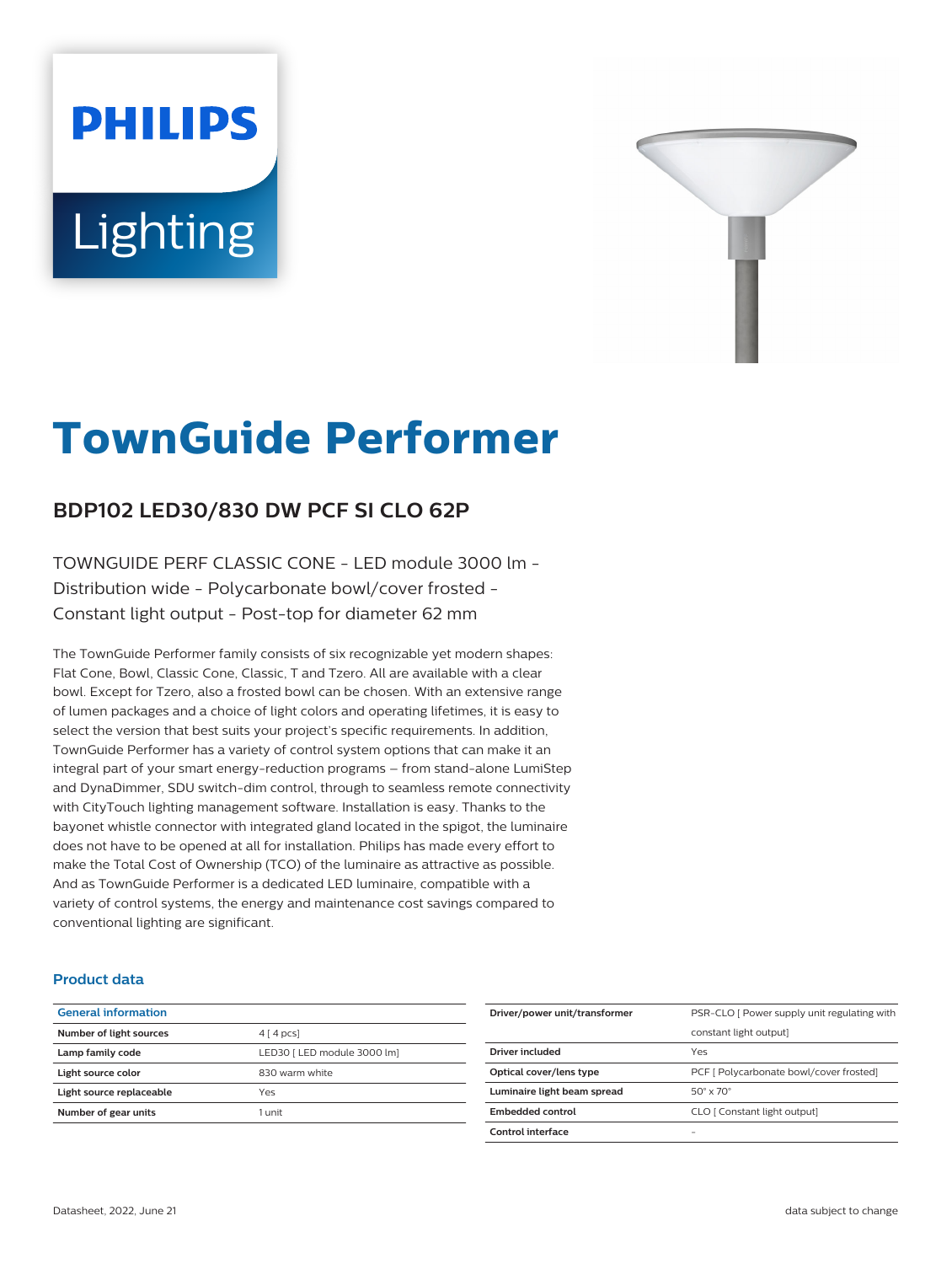## **TownGuide Performer**

| <b>Light regulation</b>                     |                                                |
|---------------------------------------------|------------------------------------------------|
| Connection                                  | Screw connection block 5-pole                  |
| Cable                                       |                                                |
| <b>Protection class IEC</b>                 | Safety class I (I)                             |
| Parts color                                 | All parts colored                              |
| Coating                                     |                                                |
| Glow-wire test                              | 650/5 [ Temperature 650 °C, duration 5 s]      |
| <b>Flammability mark</b>                    | NO [ -]                                        |
| <b>Safety device</b>                        | PCBC [ PCB cover]                              |
| <b>CE mark</b>                              | CE mark                                        |
| <b>ENEC mark</b>                            | <b>ENEC</b> mark                               |
| <b>Warranty period</b>                      | 5 years                                        |
| Optic type outdoor                          | Distribution wide                              |
| Photocell                                   | No [ -]                                        |
| Constant light output                       | Yes                                            |
|                                             | 20                                             |
| Number of products on MCB of 16 A type<br>в |                                                |
| <b>EU RoHS compliant</b>                    | Yes                                            |
| <b>WEEE mark</b>                            |                                                |
|                                             |                                                |
| Light source engine type                    | LED                                            |
| Service tag                                 | Yes                                            |
| Serviceability class                        | Class A, luminaire is equipped with            |
|                                             | serviceable parts (when applicable): LED       |
|                                             | board, driver, control units, surge protection |
|                                             | device, optics, front cover and mechanical     |
|                                             | parts                                          |
|                                             |                                                |
| <b>Product family code</b>                  | BDP102 [ TOWNGUIDE PERF CLASSIC                |
|                                             | CONE]                                          |
|                                             |                                                |
| <b>Light technical</b>                      |                                                |
| Upward light output ratio                   | 10                                             |
| Standard tilt angle posttop                 | $O^{\circ}$                                    |
| Standard tilt angle side entry              |                                                |
|                                             |                                                |
| <b>Operating and electrical</b>             |                                                |
| <b>Input Voltage</b>                        | 220-240 V                                      |
| <b>Input Frequency</b>                      | 50 to 60 Hz                                    |
| Initial CLO power consumption               | 22.5 W                                         |
| Average CLO power consumption               | 23 W                                           |
| End CLO power consumption                   | 23.5 W                                         |
| Inrush current                              | 22 A                                           |
| Inrush time                                 | $0.29$ ms                                      |
| Power Factor (Min)                          | 0.97                                           |
| Power Factor (Nom)                          | 0.93                                           |
|                                             |                                                |
| <b>Controls and dimming</b>                 |                                                |
| Dimmable                                    | No                                             |
|                                             |                                                |
| <b>Mechanical and housing</b>               |                                                |
| <b>Housing Material</b>                     | Aluminum                                       |
| <b>Reflector material</b>                   |                                                |

| Optical cover/lens material                 | Polycarbonate                                 |
|---------------------------------------------|-----------------------------------------------|
| <b>Fixation material</b>                    | Steel                                         |
| <b>Mounting device</b>                      | 62P [ Post-top for diameter 62 mm]            |
| Optical cover/lens shape                    | Conical                                       |
| Optical cover/lens finish                   | Frosted                                       |
| Torque                                      | 15                                            |
| Overall height                              | 317 mm                                        |
| <b>Overall diameter</b>                     | 570 mm                                        |
| <b>Effective projected area</b>             | $0.088 \text{ m}^2$                           |
| Color                                       | Silver                                        |
| Dimensions (Height x Width x Depth)         | 317 x NaN x NaN mm (12.5 x NaN x NaN in)      |
|                                             |                                               |
| <b>Approval and application</b>             |                                               |
| Ingress protection code                     | IP66 [ Dust penetration-protected, jet-proof] |
| Mech. impact protection code                | IK10 [20 J vandal-resistant]                  |
| Surge Protection (Common/Differential)      | Luminaire surge protection level until 6 kV   |
|                                             | differential mode and 6 kV common mode        |
| <b>Sustainability rating</b>                |                                               |
|                                             |                                               |
| Initial performance (IEC compliant)         |                                               |
| Initial luminous flux (system flux)         | 1740 lm                                       |
| <b>Luminous flux tolerance</b>              | $+/-7%$                                       |
| Initial LED luminaire efficacy              | 77 lm/W                                       |
| Init. Corr. Color Temperature               | 3000 K                                        |
| Init. Color Rendering Index                 | 80                                            |
| Initial chromaticity                        | (0.43, 0.40) SDCM <5                          |
| Initial input power                         | 23.5 W                                        |
| <b>Power consumption tolerance</b>          | $+/-10%$                                      |
| Init. Color Rendering Index Tolerance       | $+/-2$                                        |
|                                             |                                               |
| Over time performance (IEC compliant)       |                                               |
| Control gear failure rate at median useful  | 10 %                                          |
| life 100000 h                               |                                               |
| Lumen maintenance at median useful life* 96 |                                               |
| 100000h                                     |                                               |
|                                             |                                               |
| <b>Application conditions</b>               |                                               |
| Ambient temperature range                   | -40 to +35 °C                                 |
| Performance ambient temperature Tq          | 25 °C                                         |
| Maximum dim level                           | Not applicable                                |
|                                             |                                               |
| <b>Product data</b>                         |                                               |
| Full product code                           | 871829191068800                               |
| Order product name                          | BDP102 LED30/830 DW PCF SI CLO 62P            |
| EAN/UPC - Product                           | 8718291910688                                 |
| Order code                                  | 91068800                                      |
| Numerator - Quantity Per Pack               | 1                                             |
| Numerator - Packs per outer box             | 1                                             |
| Material Nr. (12NC)                         | 910500991129                                  |
|                                             | 6.500 kg                                      |